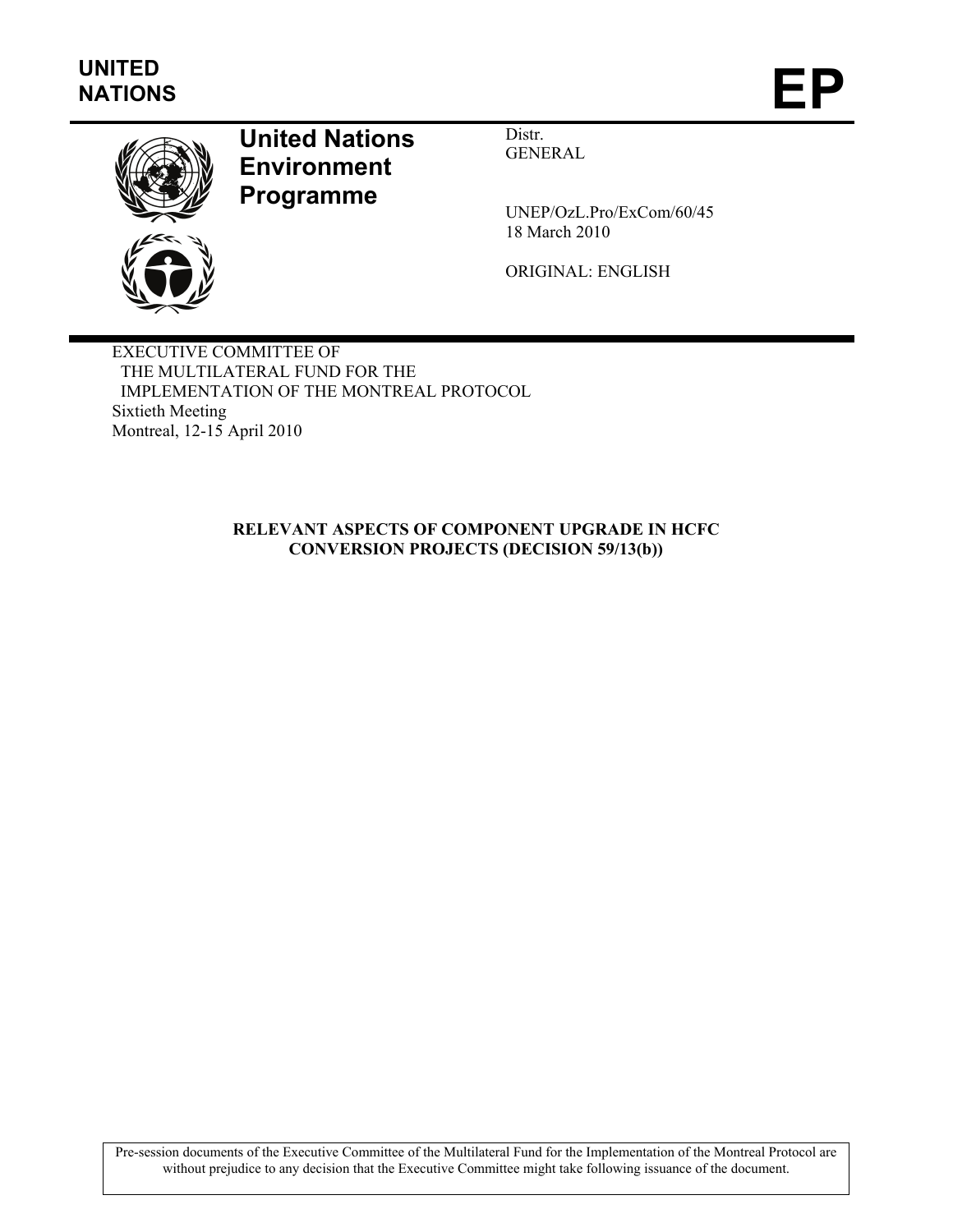## Introduction

1. At the 59th Meeting of the Executive Committee, the issue of eligibility of measures to improve the climate impact of the conversion from HCFCs was raised, and the Executive Committee decided to discuss the issue at its 60th Meeting. It requested in its decision 59/13 that the Secretariat prepare a document for the 60th Meeting providing information regarding the relevant aspects of component upgrade in HCFC conversion projects. This document has been prepared in response to the request.

### Background

2. The Secretariat has so far received three project proposals for the conversion of manufacturers of refrigeration and air conditioning equipment from HCFCs to alternative technologies. All three proposals contain cost elements related to components which strongly influence the energy efficiency, and have a major impact on the overall costs of the project.

3. The components mentioned are the heat exchangers and the compressor used in refrigeration and air conditioning equipment. When converting from HCFCs to an alternative substance, the heat exchanger might require changes depending on the alternative technology used. The compressor typically has to be modified or replaced by another model, often from a different manufacturer. Compressors are available in several performance levels, but the different levels are not standardised and not clearly distinguishable, in particular across different manufacturers.

4. As is implied by the information provided above, a conversion of the manufacturing of HCFC-containing refrigeration and air conditioning products requires a redesign of the product to accommodate the changed components. Manufacturers that have already converted typically use the opportunity to carry out a number of optimisations, using new technologies, better know-how and improved components to achieve a higher energy efficiency of their product; consequently, the products with alternative technology have often a better energy efficiency than the previous HCFC systems. These optimisations, however, would also have led to improvements in energy efficiency when applied to HCFC technology.

### Relevant decisions of the Executive Committee and the Meeting of the Parties

5. The Meeting of the Parties, it its decision XIX/6 paragraph 11, requested the Executive Committee, when developing and applying funding criteria for projects and programmes, to give priority to cost-effective projects and programmes which focus on, *inter alia*, alternatives that minimize impacts on the climate, taking into account global-warming potential and energy use.

6. In its decision 18/25, the Executive Committee decided that costs associated with avoidable technological upgrades should not be considered as eligible incremental costs and therefore should not be funded by the Multilateral Fund. An upgrade in technology is defined as an improvement compared to the baseline, in this case the HCFC air conditioning equipment.

7. In order to assess incremental cost, a baseline for refrigeration and air conditioning equipment relating to energy efficiency needs to be defined. Any costs for improvements beyond this baseline would be seen as an avoidable technological upgrade.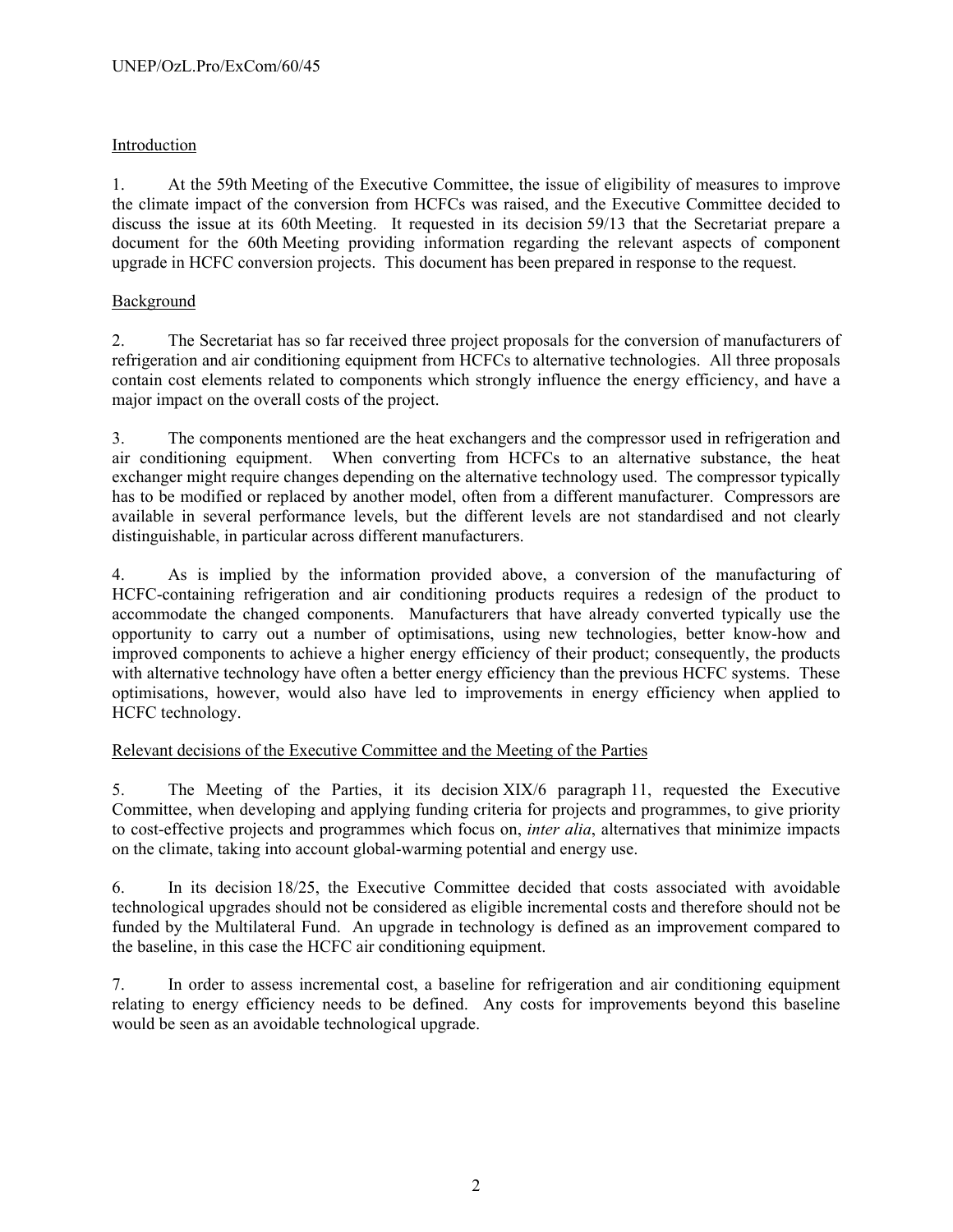## Baseline

8. The Secretariat has developed a list of possible definitions for a baseline for refrigeration and air conditioning equipment, and has sorted it approximately according to increases in effort and, therefore, the resulting costs that each of these definitions would represent in a conversion project. A baseline could be defined as:

- (a) The physical characteristics of the equipment as no more than the sum of the physical characteristics of its components, so that after a conversion the defining characteristics of the components would remain largely unchanged or only improved to the degree necessary where no similar component would be available ("component option");
- (b) The energy efficiency of the equipment, so that after a conversion the energy efficiency would remain largely unchanged ("energy efficiency option");
- (c) The climate impact of the equipment, so that after the conversion the climate impact would remain largely unchanged, taking into account its energy efficiency and any direct emissions related to the HCFCs ("climate impact option"); and
- (d) The energy efficiency of competing products of a similar quality after their conversion ("peer quality option").

9. Each of the above options has certain consequences in terms of policy and practicality issues related to it. In the following paragraphs this document aims at highlighting some of the consequences in terms of policy and practicality.

### Policy

10. Should the Executive Committee choose one of the above options, the dividing line between eligible and non-eligible activities will be established. This should also help to establish a clear understanding to what degree companies eligible under the Multilateral Fund can turn to carbon markets to fund activities beyond those eligible under the Multilateral Fund. Should the Executive Committee wish to establish a facility as discussed during this meeting, and should this facility be meant to address activities not eligible under the Multilateral Fund, including energy efficiency, agencies and countries could turn to the facility and apply for funding for increases in energy efficiency beyond the defined eligibility.

11. All presently available alternatives to HCFCs in the refrigeration and air conditioning sector, which are currently significant or have the potential to become so, use the same working principle and similar components. The energy efficiency therefore depends mainly on the substance, the quality of the components, and the engineering skills employed when designing the system out of the components. Significant improvements in any of the alternative technologies are possible as a function of the effort spent on components and on system design. In order to establish a comparable energy consumption, the use of components of similar quality is meaningful; this is also one of the underlying principles of the Multilateral Fund Climate Impact Indicator. The Executive Committee might wish to discuss whether the Meeting of the Parties referred in decision XIX/6 to energy efficiency as a typical characteristic of an alternative, rather than as an independent objective. Should the Executive Committee share the understanding that it is rather a characteristic of an alternative, then the Secretariat believes that the component option (a) would be the definition most accurately reflecting decision XIX/6 paragraph 11.

12. The energy efficiency option (b) would, in contrast, require that the Executive Committee would fund energy improvements in technologies with lower inherent energy efficiency, to achieve an improvement in the energy efficiency up to the level achieved with HCFCs.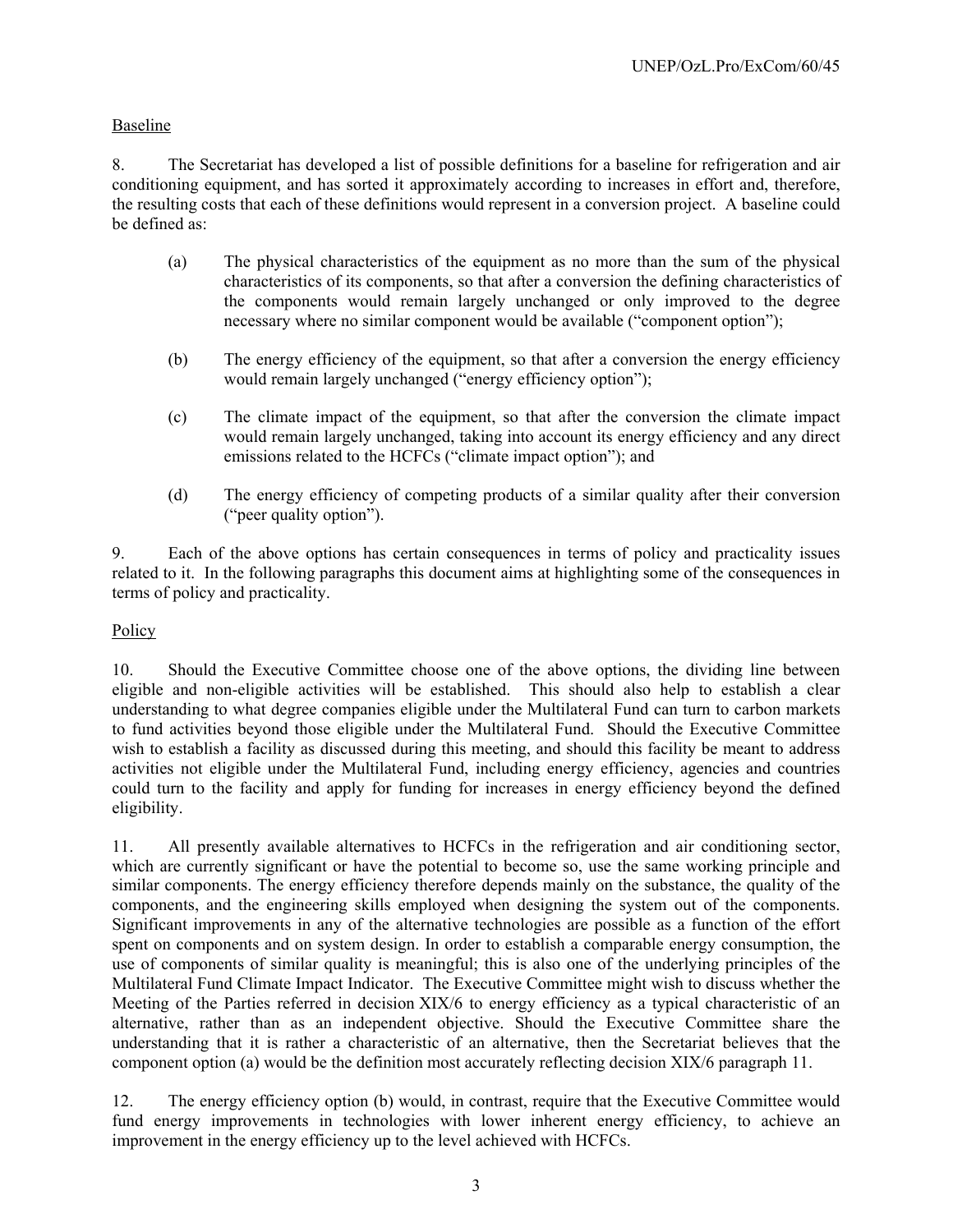13. The same point raised regarding the energy efficiency option (b) above also holds true for the climate impact option (c). In addition, while for all likely technology choices for a given application the energy efficiency of an alternative will show a limited deviation from the baseline, the situation is different for the climate impact. Since in many countries annual running hours of equipment are low, or electricity is produced with relatively small associated emissions of  $CO<sub>2</sub>$ , the climate impact indicator will be strongly influenced by the global warming potential (GWP) of the alternative substance. Even moderate increases in the GWP (for example from HCFC-22 to HFC-410A with an increase in GWP of about 15 per cent) would require measures to reduce the amount of refrigerant in the refrigeration cycle, i.e. possibly a change in heat exchanger tube diameter (see also document UNEP/OzL.Pro/ExCom/60/47) to achieve substantial increases in the energy efficiency. This might, in the view of the Secretariat, lead to the creation of false incentives by inflating project budgets for alternatives that are inherently less sustainable and less desired, at least in terms of climate impact, since substantial improvements in technologies that are inherently adverse to the climate would be eligible, while technologies more beneficial for the climate would, in comparison, receive significantly less funding.

14. Should the Executive Committee decide to pursue either the option energy efficiency (b) or climate impact (c) funding levels for both could be established in a generic way, where funding is linked to a parameter such as HCFC consumption rather than a particular replacement technology. This would actually create an incentive to use the overall most beneficial technology, since the most cost effective way for a company to achieve the same energy efficiency or climate impact would point towards the most inherently benign alternatives. This concept is inherent in the approach to incremental operating cost discussed at this meeting under Agenda item 9 c).

15. The peer quality option (d) is in effect an extension of the previous option (b). The peer quality would be established in terms of energy efficiency of peer systems, and would create a moving benchmark for the energy efficiency aspect. However, choosing this option would, in the view of the Secretariat, stretch the intent of decision XIX/6 of the Meeting of the Parties.

#### Practicality

16. The scenarios above present a number of political considerations for the Executive Committee to consider. Another aspect is the issues related to the implementation of any decision taken. Any of the policies will lead to the need for the relevant implementing agency to incorporate related information into the project submission, and to the Secretariat having to review it. The following approaches appear possible:

17. The agency provides baseline information for each model or, in case of many models, for models manufactured in significant quantity. This baseline information could be:

- (a) For the heat exchanger a similar air-side surface area providing a reasonable approximation of the performance that is easy to determine, calculate and monitor; and
- (b) For the compressor the issue is more complicated. The Secretariat suggests comparing compressors of the same working principle except where a change would yield cost benefits without performance disadvantages. However, in particular when switching between manufacturers or between the model series of one manufacturer, considerable effort might be required to assemble the data and review the process, and will involve the determination of a comparative performance figure. The Secretariat will need to contract out the related work to a specialised service provider still to be identified.

18. The issue becomes more complicated still if increases in energy efficiency are required and related to the performance of the components, as is the case for the options energy efficiency (b), climate impact (c), and peer quality (d). Any refrigeration system is a balance between the different components,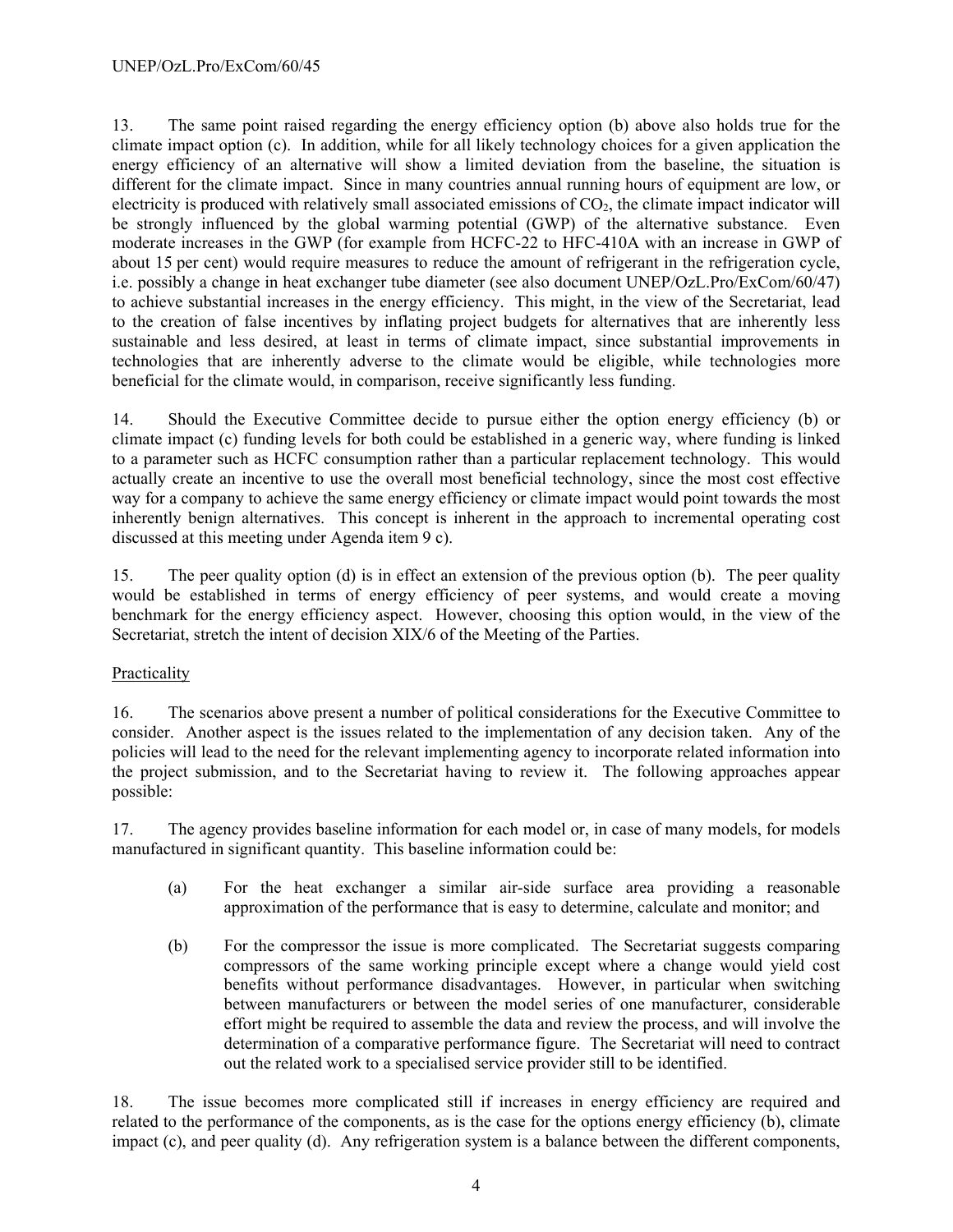and if the performance of any component is increased the system will likely improve, but the rate of improvement will be depending on the system and its other components. The Multilateral Fund Climate Impact Indicator (MCII) could be used to provide an indication of the result of component performance changes on the overall system; this could be used for the options (b), (c), and (d).

19. However, to implement the option of using peer quality (d) as a baseline, the peer quality would have to be established first. In order to determine the quality of peer systems in the market, the Secretariat would have to undertake, through a contractor, a market study of different types and sizes of air conditioning systems as well as subsequent updates, the latter probably about once every triennium. The resulting information on energy efficiency would form the basis for establishing energy efficiency targets for conversion projects.

20. Once the technical level of the components past conversion has been determined, the related incremental costs have to be established. This involves, in case of incremental capital cost (ICC), determining the cost of the conversion. While complex, the prices for the capital equipment items needed in a conversion can, with experience, be estimated with reasonable accuracy. In case of incremental operation cost (IOC), past experience of the Secretariat shows clearly that it is very difficult to assess the costs on a case-by-case basis. In particular compressors vary significantly in costs depending on source, quality, local or regional market, quantity purchased, and cost of the raw materials. The IOC for the component option (a), i.e. to fund a similar compressor, can be assessed with acceptable accuracy, since the cost per compressor would relate mainly to the cost increases in refrigeration oil, and in case of hydrocarbons the electrical components. The issue is more complicated for options (b) to (d) involving an upgrade of the compressors' performance. Depending on the decisions made under Agenda item 9 c) relating to the funding of IOCs and the selected baseline definition under this agenda item, the Secretariat might suggest a market study is undertaken to provide the necessary base data for a model on how to fund IOCs for compressors.

21. Should the Executive Committee decide on any of the options (b) to (d), potentially involving improvements in energy efficiency to meet the baseline, the Committee might wish to also consider how to ensure that the expected benefits actually arise. Any refrigeration or air conditioning product represents in its design an optimisation by the manufacturer of his manufacturing cost and the quality of the product the customer is expecting. In many cases the conversion will increase the manufacturing cost per unit, since the cost of HCFC-22 is presently very low compared to most alternative substances. A higher energy efficiency will increase manufacturing cost further. Depending on the market, the customer might be accepting a proportional increase in the unit price, or an even bigger increase, or might not be willing to pay as much. For the current products using HCFCs this optimisation has been carried out.

22. Should the Executive Committee provide funding for the energy efficiency upgrade of components, the potential for a subsequent reduction in the performance of components by the system manufacturer to yield per-unit cost benefits will increase. The wider the gap is between the current perunit cost and the future ones, the more the Executive Committee will have to consider which assurances and, potentially, what monitoring activities are needed to ensure that any improvements agreed on are sustainably realised by the manufacturer. The Secretariat would like to point out that in cases where co-funding from carbon markets for energy efficiency improvements is being considered, monitoring will be required anyhow by the institutions issuing the carbon credits.

### Conclusions

23. The Secretariat has provided above policy and operational considerations regarding four different options to define the baseline for funding of the conversion of refrigeration and air conditioning equipment. All four options can be implemented, and the documents shows what steps would be necessary. However, the Secretariat would like to suggest that consideration is only given to the options component (a) and energy efficiency (b). The option of climate impact (c) has, in the view of the